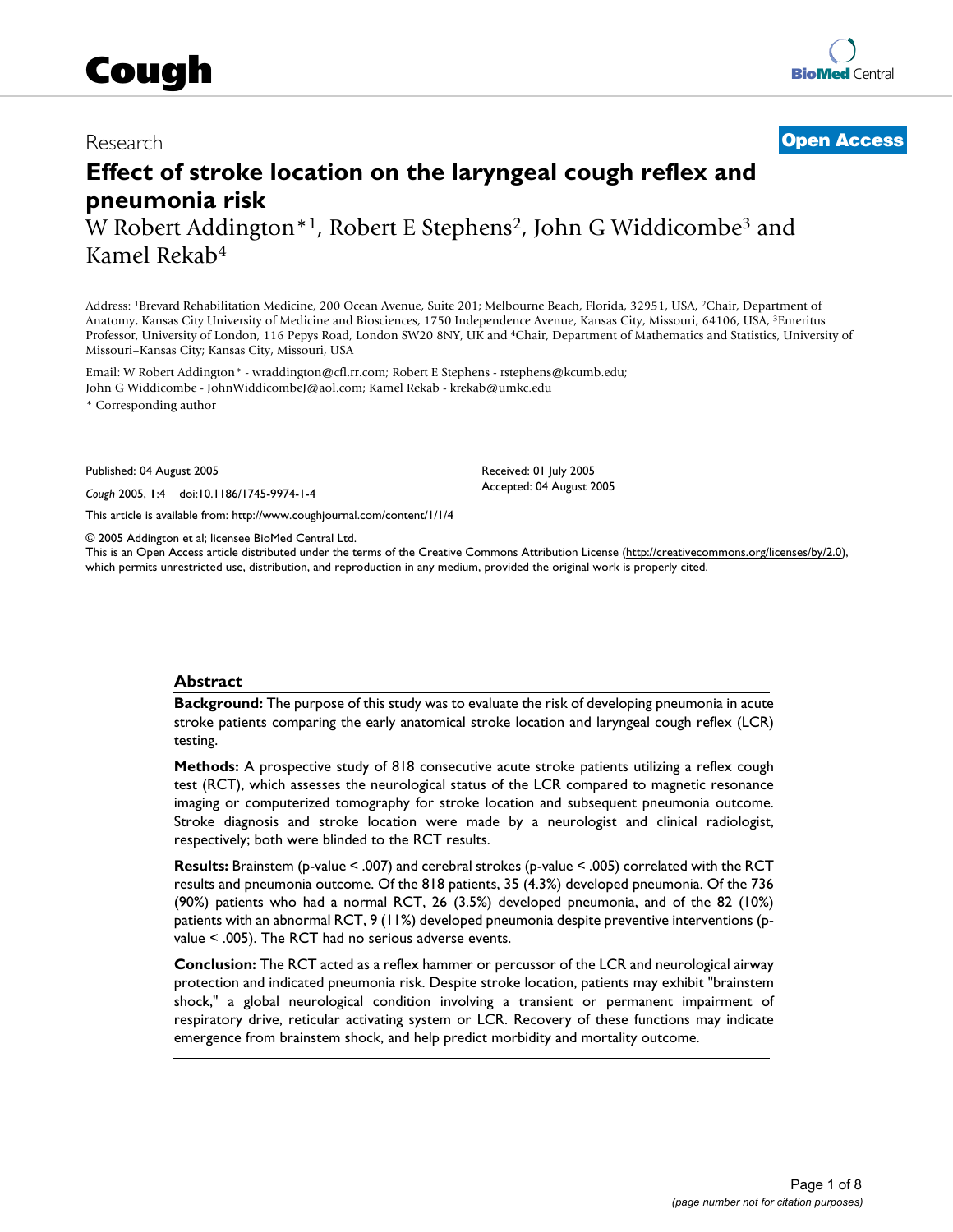# **Background**

The laryngeal cough reflex (LCR) protects the supraglottic larynx from significant aspiration of food or fluids during inspiration or pharyngeal spillage during swallowing [1]. The reflex cough test (RCT), using nebulized tartaric acid solution, provides an effective stimulus to the receptors in the supraglottic mucosa, and, like a reflex hammer or percussor, triggers a cascade of neurological activity in both craniospinal nerves and the central nervous system. The vagus nerve mediates the afferent component of the LCR. Tartaric acid-induced cough stimulates rapid adapting receptors (RARs) in the supraglottic region of the larynx and sensory impulses are conveyed to the medulla via the middle ramus of the internal branch of the superior laryngeal nerve (ibSLN) and vagus nerve [2-6]. The fibers of the ibSLN terminate on neurons near the nucleus tractus solitarius (NTS) of the medulla. The central connections of the reflex and voluntary cough circuits have been reviewed,[7,8] Although the central connections of reflex cough are unclear, research suggests a rapid latency [5]. Central processing of the cough reflex quickly sets off a cascade of synchronized central and peripheral responses involving the nucleus ambiguus, retroambigualis, phrenic nucleus, and medial motor cell column which project to the vagus, phrenic, intercostal and thoracoabdominal nerves, respectively [9].

Human studies have indicated the clinical implications of central and peripheral lesions of the cough system. The LCR may be impaired in individuals who have a transient (e.g., post-general anesthesia) or permanent (e.g., poststroke, cervical cord trauma, Parkinson's disease, amyotrophic lateral sclerosis) neurological event, which may affect the afferent, central or efferent components of the LCR [10-18]. The purpose of this study was to determine the effect of identifying the initial radiological anatomical stroke location on the laryngeal cough reflex test result and the relationship to the subsequent risk of developing pneumonia.

# **Methods**

This was a clinical prospective study of 818 consecutive patients during a three year period of time, who were admitted to an acute rehabilitation hospital with a primary diagnosis of acute stroke. Stroke diagnosis was made by a neurologist and the stroke location was determined by a neuroradiologist, both were blinded to the RCT findings. In this study, stroke location was noted according to computer tomography (CT) or magnetic resonance imaging (MRI) results as reported by the radiologist in the clinical setting. Stroke locations were categorized as: cerebral, brainstem, multiple CNS infarcts, basal ganglion, cerebellar, or location not specified by MRI or CT report.

Upon admission to the acute rehabilitation hospital, all patients were tested with the RCT, as the first component of a standard bedside swallow examination. The RCT (Pneumoflex Systems, Inc., Melbourne Beach, FL) comprised a 20% solution of pharmaceutical grade L-tartaric acid dissolved in sterile 0.15 M NaCl solution and inhaled from a Bennett Twin Nebulizer (3012-60 ml, Puritan-Bennett Company, Carlsbad, CA). During the inhalation, the subject's nose was pinched closed. The nebulizer output was 0.2 ml/min [1,3,19-23]. The RCT was administered at bedside by a either a respiratory therapist or speech pathologist. The subject was asked to exhale, then insert the mouthpiece, and take a sharp, deep inhalation. Leakage around the mouthpiece and "puffing" the nebulizer were not considered effective inhalations. The test was administered by a either a speech pathologist or respiratory therapist at bedside and required less than five minutes to complete. The expected result of a normal RCT was an immediate series of forceful coughs, which are primarily expiratory "airway clearing" in character. A normal finding indicated a normal function of the LCR, vagus nerve, and a neurologically protected airway. If the subject had a normal RCT, additional inhalations of the RCT were not performed. The expected result of an abnormal RCT was represented by an absence of coughing, or a diminished (weak) coughing, or coughing not immediately after administration of the test stimulus. An abnormal finding indicated dysfunction of the LCR, vagus nerve or the reflex cough system, and a neurologically unprotected airway. The RCT was terminated when the subject either elicited a cough or failed to cough after three valid inhalations. The subjects were then treated clinically based on the RCT findings. The previously published RCT algorithm was followed for subsequent feeding strategies such as restricted diet, nothing by mouth (NPO) or nutritional support via percutaneous endoscopic gastrostomy (PEG) [1]. These treatment strategies were noted for all patients.

Subjects were monitored for the development of pneumonia during their hospital stay of approximately one month. Pneumonia was diagnosed as a subject having respiratory symptoms with either temperature greater than

#### **Table 1: Reflex Cough Test × Pneumonia in Rehabilitation Crosstabulation**

|                          | <b>Pneumonia in Rehabilitation</b> | Total |     |
|--------------------------|------------------------------------|-------|-----|
| <b>Reflex Cough Test</b> | Yes                                | No    |     |
| <b>Normal</b>            | 26                                 | 710   | 736 |
| Abnormal                 |                                    |       |     |
| Weak                     | 7                                  | 62    | 69  |
| Absent                   | $\mathcal{P}$                      | п     | 13  |
| Total                    | 35                                 | 783   | 818 |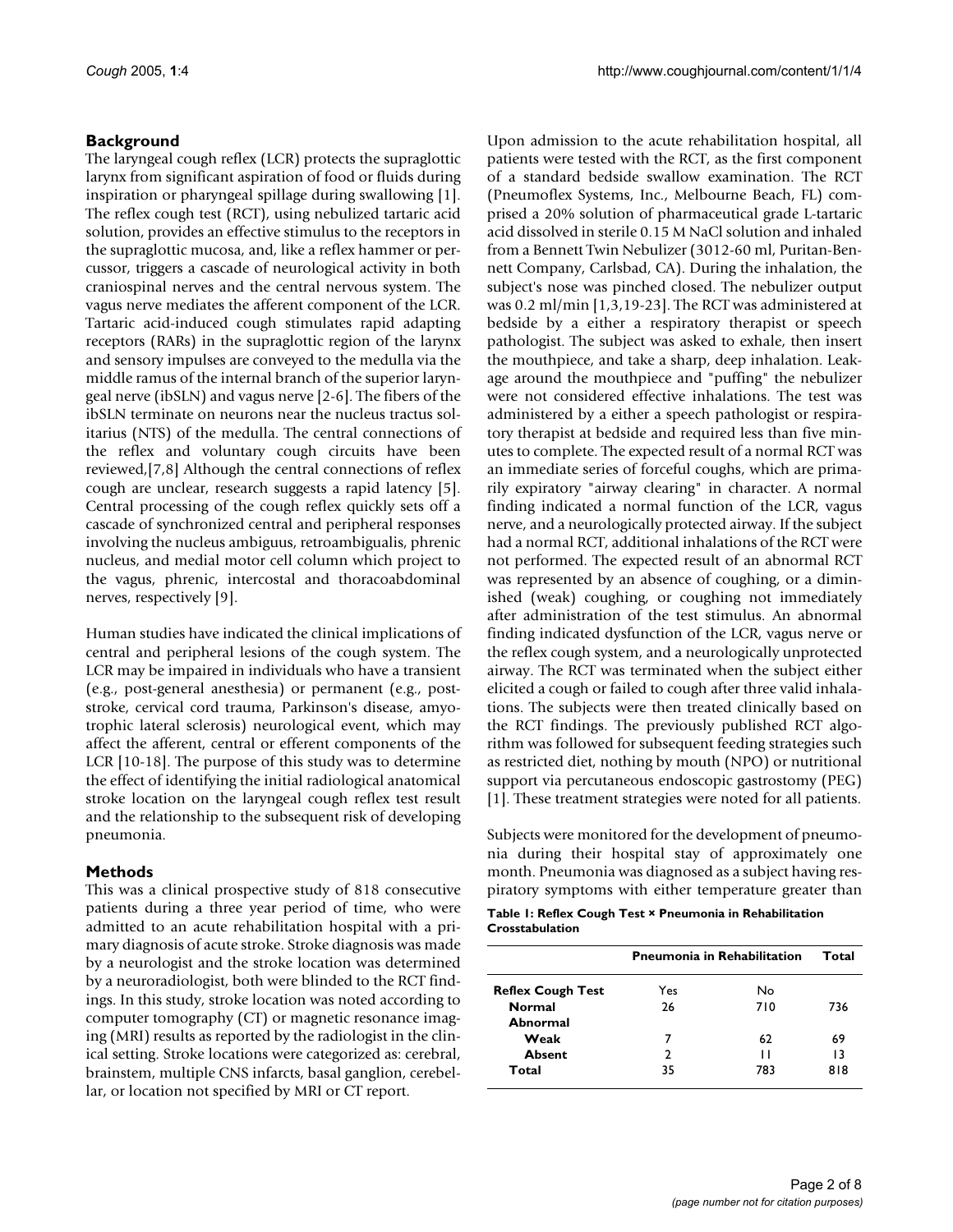101°, leukocytosis, or both, and an infiltrate confirmed by chest x-ray. Adverse events of the RCT were collected for all subjects.

# *Data Analysis*

Statistics were generated using SPSS 10.0.5. Subjects who had either a normal or abnormal RCT finding were statistically compared as to gender, age, and length of stay in the acute care setting. The principal endpoint for the study was the development of pneumonia among acute stroke patients. This endpoint is binary. An appropriate test of significance for this situation was the Fisher's exact test with the Null Hypothesis stating that among the acute stroke patients there is no significant difference in the development of pneumonia, regardless of the stroke location, between patients that had a normal RCT and those patients that had an abnormal RCT. In addition to a test of significance, it was important to determine a 95 percent confidence interval for  $p_1 - p_2$ , where  $p_1$  was the proportion of acute stroke patients that developed pneumonia and had an abnormal RCT, and  $p_2$  was the proportion of acute stroke patients that developed pneumonia and had a normal RCT. For completeness, the odds in favor of not developing pneumonia among the patients who had an abnormal RCT were compared to the odds in favor of not developing pneumonia among the patients who had a normal RCT. As part of a power analysis, there are standard formulae for determining sample sizes for the comparison of the proportions. The level of significance, power of the test and the proportions were evaluated. The RCT results, stroke location and pneumonia outcome were crosstabulated utilizing the Chi-Square test.

The issue of sensitivity and specificity of the RCT in determining pneumonia risk, though obviously important, is not appropriate to assess in this study because the interventions, guided by the results of the RCT, can effect pneumonia outcome [1,22,24].

# **Results**

The mean age of these patients was  $73.69 \pm 10.44$ , and included 426 males and 392 females. The patients in this acute stroke population included more than 59 overall comorbidies. The mean length of stay in the acute care and rehabilitation hospitals was  $7.7 \pm 7.7$  and  $31.2 \pm 18.4$ days, respectively. Analysis of gender, age, and length of stay in the acute care setting indicated that there were no epidemiological differences between subjects who had either a normal or abnormal RCT finding.

The principal endpoint for the study is the development of pneumonia. Among the 818 acute stroke patients, 736 (90%) patients had a normal RCT, of which 26 patients (3.5%) developed pneumonia (Table 1). Eighty-two (10%) patients had an abnormal RCT, defined as weak or absent. Of the abnormal RCT group, 69 (84%) patients had a weak RCT, of which 7 (10%) developed pneumonia. Thirteen (16%) patients had absent RCT and 2 (15%) developed pneumonia. A significant difference for pneumonia outcome was found (p-value < .005) (Table 2). The 95 percent confidence interval for  $p_1 - p_2$  was (.04, .11), respectively. This two-sided 95 percent confidence interval clearly showed that  $p_1$  is greater than  $p_2$ . The proportion of acute stroke patients that developed pneumonia and had an abnormal RCT was significantly greater than the proportion of acute stroke patients that developed pneumonia and had a normal RCT. In fact, 3.5% of the patients with a normal RCT versus 11% of the patients with an abnormal (weak or absent) RCT developed pneumonia.

The odds in favor of not developing pneumonia among the patients who had an abnormal RCT were compared to the odds in favor of not developing pneumonia among the patients who had a normal RCT. The odds ratio test indicated that the odds in favor of not developing pneumonia for acute stroke patients with an abnormal RCT were significantly smaller than the odds in favor of not developing pneumonia for acute stroke patients that had a normal RCT. In fact, the ratio of the odds was .297, which was significantly smaller than 1, and a 95 percent confidence interval for the odds ratio was (.134, .658). When the level of significance is fixed at 0.05, the power of a two-sided test is 80 percent.

| Table 2: Chi-Square Tests on the Effects of RCT on Pneumonia Outcome |  |  |
|----------------------------------------------------------------------|--|--|
|                                                                      |  |  |

|                              | Value | df | Asymp. Sig. (2-sided) | Exact Sig. (2-sided) | Exact Sig. (1-sided) |
|------------------------------|-------|----|-----------------------|----------------------|----------------------|
| Pearson Chi-Square           | 9.980 |    | .002                  |                      |                      |
| <b>Continuity Correction</b> | 8.245 |    | .004                  |                      |                      |
| Likelihood Ratio             | 7.428 |    | .006                  |                      |                      |
| Fisher's Exact Test          |       |    |                       | .005                 | .005                 |
| Linear-by-Linear Association | 9.967 |    | .002                  |                      |                      |
| N of Valid Cases             | 818   |    |                       |                      |                      |

a Computed only for a 2×2 table

b 1 cells (25.0%) have expected count less than 5. The minimum expected count is 3.51.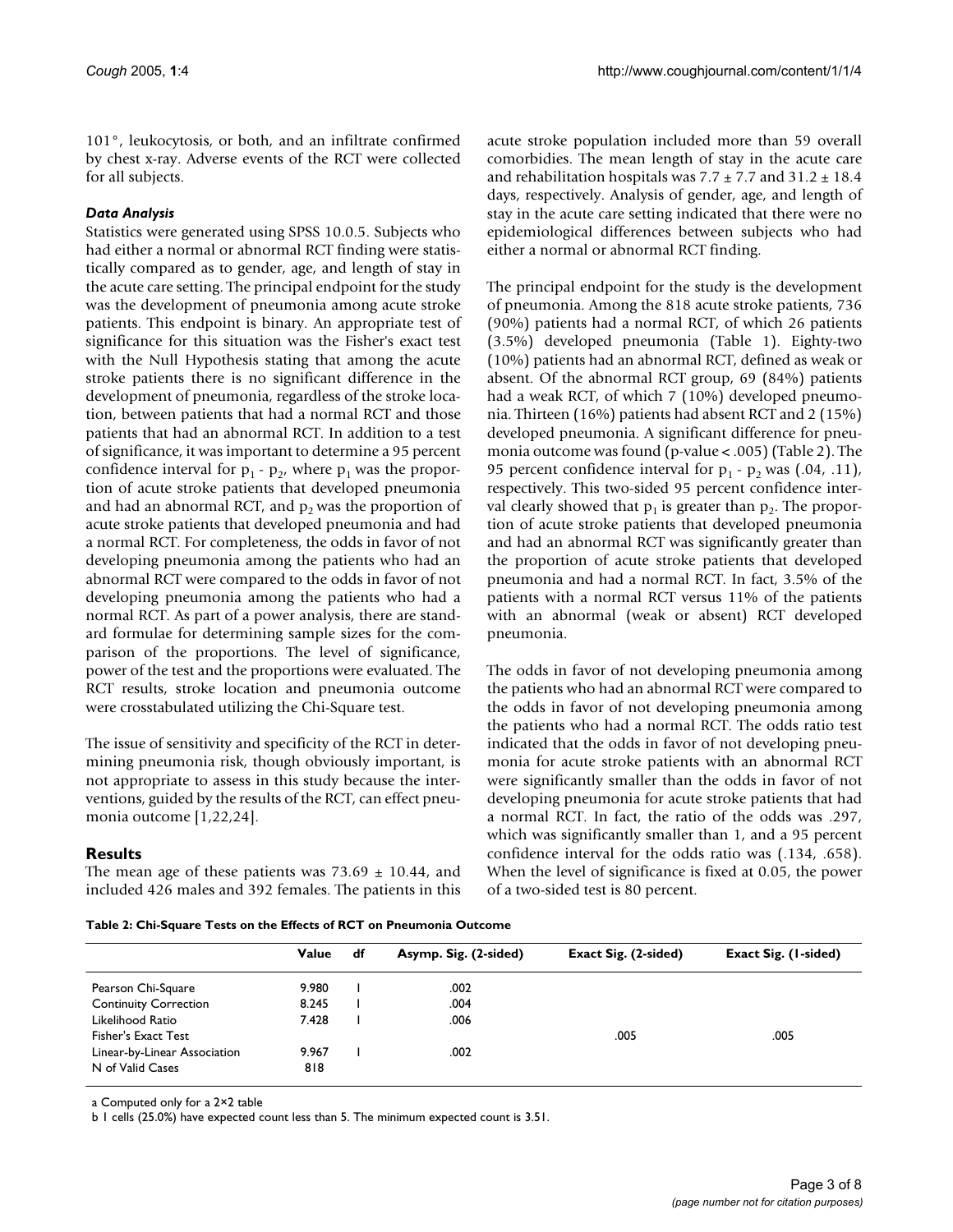| RCT × Pneumonia in Rehabilitation × Brainstem Infarct Crosstabulation and Chi-Square Test |                                    |                                                                                                       |              |  |
|-------------------------------------------------------------------------------------------|------------------------------------|-------------------------------------------------------------------------------------------------------|--------------|--|
| <b>Reflex Cough Test</b>                                                                  | <b>Pneumonia in Rehabilitation</b> | Total                                                                                                 |              |  |
|                                                                                           | <b>Yes</b>                         | <b>No</b>                                                                                             |              |  |
| <b>Normal</b>                                                                             | T                                  | 55                                                                                                    | 56           |  |
| <b>Abnormal</b>                                                                           | 3                                  | 6                                                                                                     | 9            |  |
| Total                                                                                     | 4                                  | 61                                                                                                    | 65           |  |
|                                                                                           | Fisher's Exact Test $p = .007$     | RCT × Pneumonia in Rehabilitation × Cerebral Infarct Crosstabulation and Chi-Square Test              |              |  |
| <b>Reflex Cough Test</b>                                                                  | <b>Pneumonia in Rehabilitation</b> |                                                                                                       | Total        |  |
|                                                                                           | Yes                                | No                                                                                                    |              |  |
|                                                                                           |                                    |                                                                                                       |              |  |
| <b>Normal</b>                                                                             | 9                                  | 355                                                                                                   | 364          |  |
| <b>Abnormal</b>                                                                           | 5                                  | 31                                                                                                    | 36           |  |
| Total                                                                                     | 4                                  | 386                                                                                                   | 400          |  |
|                                                                                           | Fisher's Exact Test $p = .005$     |                                                                                                       |              |  |
|                                                                                           |                                    | RCT × Pneumonia in Rehabilitation × Stroke Location Not Specified Crosstabulation and Chi-Square Test |              |  |
| <b>Reflex Cough Test</b>                                                                  | <b>Pneumonia in Rehabilitation</b> | Total                                                                                                 |              |  |
|                                                                                           | Yes                                | <b>No</b>                                                                                             |              |  |
| <b>Normal</b>                                                                             | 13                                 | 210                                                                                                   | 223          |  |
| Abnormal                                                                                  | T                                  | 27                                                                                                    | 28           |  |
| Total                                                                                     | 4                                  | 237                                                                                                   | 251          |  |
|                                                                                           | Fisher's Exact Test $p = .522$     |                                                                                                       |              |  |
|                                                                                           |                                    | RCT × Pneumonia in Rehabilitation × Multiple CNS Infarcts Crosstabulation                             |              |  |
|                                                                                           | <b>Pneumonia in Rehabilitation</b> |                                                                                                       |              |  |
| <b>Reflex Cough Test</b>                                                                  |                                    |                                                                                                       | Total        |  |
|                                                                                           | Yes                                | <b>No</b>                                                                                             |              |  |
| <b>Normal</b>                                                                             | 3                                  | 48                                                                                                    | 51           |  |
| <b>Abnormal</b>                                                                           | 0                                  | 4                                                                                                     | 4            |  |
| Total                                                                                     | 3                                  | 52                                                                                                    | 55           |  |
|                                                                                           | Fisher's Exact Test $p = .794$     |                                                                                                       |              |  |
|                                                                                           |                                    | Reflex Cough Test × Pneumonia in Rehabilitation × Basal Ganglion Infarcts Crosstabulation             |              |  |
| <b>Reflex Cough Test</b>                                                                  | Pneumonia in Rehabilitation        |                                                                                                       | <b>Total</b> |  |
|                                                                                           | Yes                                | No                                                                                                    |              |  |
| <b>Normal</b>                                                                             | 0                                  | 24                                                                                                    | 24           |  |
| Abnormal                                                                                  | 0                                  | 3                                                                                                     | 3            |  |

# <span id="page-3-0"></span>**Table 3: Stroke Location, Reflex Cough Test (RCT) Results and Pneumonia Outcome**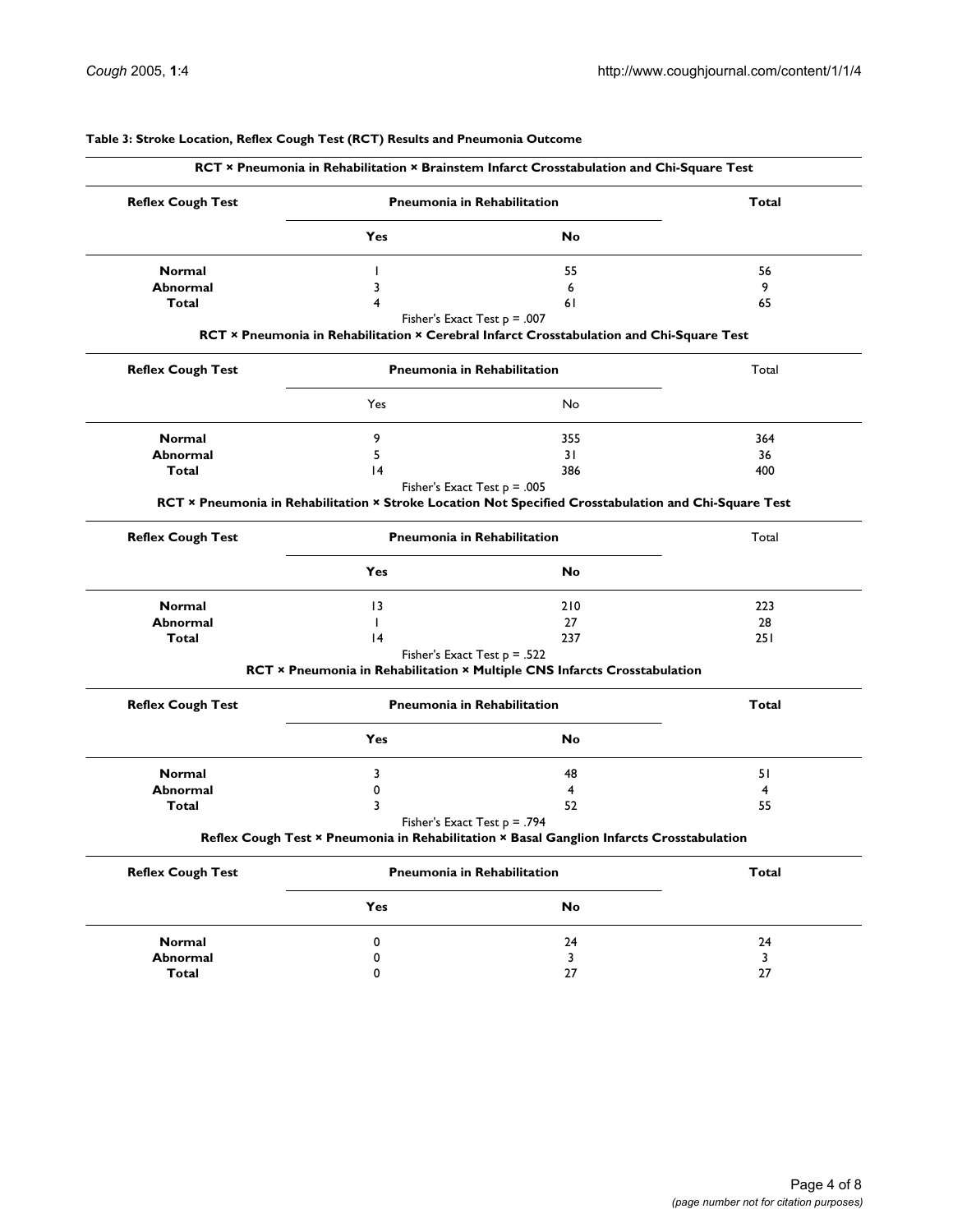| <b>Reflex Cough Test</b> | <b>Pneumonia in Rehabilitation</b> | Total |    |
|--------------------------|------------------------------------|-------|----|
|                          | Yes                                | No    |    |
| <b>Normal</b>            |                                    | 18    | 18 |
| Abnormal                 |                                    |       |    |
| Total                    |                                    | 20    | 20 |

**Table 3: Stroke Location, Reflex Cough Test (RCT) Results and Pneumonia Outcome** *(Continued)*

Stroke location, RCT results and pneumonia outcomes are shown in Table [3](#page-3-0). Crosstabulation of the RCT results, pneumonia in rehabilitation and brainstem infarcts was significant at identifying the risk of developing pneumonia ( $p = .007$ ) as was the crosstabulation for cerebral hemispheric infarcts (p = .005). Basal ganglionic, cerebellar, multiple infarcts or stroke location not specified by CT or MRI did not correlate with RCT results and predicting the development of pneumonia. Data analysis for basal ganglion and cerebellar infarcts were not crosstabulated because none of these patients developed pneumonia in rehabilitation.

Thirty-two (3.91%) of the 818 patients had a percutaneous endoscopic gastrostomy (PEG) while in rehabilitation (Table 4). Ten PEGs were placed while in rehab, and 15 PEGs were removed in rehabilitation. Seven (0.9%) of the 818 patients received a modified barium swallow (MBS) examination.

Seventeen patients (2.1%) were transferred to acute care from rehabilitation, 15 had a normal RCT and 3 of these patients developed pneumonia in rehabilitation. Two of the transferred patients had an abnormal RCT and neither developed pneumonia in rehabilitation. Two of the 818 patients died in rehabilitation. One patient had a left cerebral hemispheric infarct, and died of complications secondary to cancer. The other patient had a middle cerebral artery infarct, and died four days after admission to the rehabilitation hospital due to ongoing complications secondary to pneumonia acquired in acute care.

In this study, there were no serious adverse medical sequelae from RCT administration. In the 82 stroke patients who had an abnormal RCT, there was no statistical correlation for comorbidities such as congestive heart failure, diabetes mellitus, chronic obstructive pulmonary disease, or patients who had been intubated.

# **Discussion**

Nebulized tartaric acid appears to be an effective, specific and safe stimulus to laryngeal receptors and testing neurological airway protection. This concentration of nebulized tartaric acid-induced cough has been used in a number of cough sensitivity studies involving normal subjects, smokers and asthmatics without causing bronchoconstriction [19-21,25,26]. Our studies on stroke subjects and other patients with neurological impairment use a single breath inhalation protocol similar to Choudry and Fuller [27]. When the internal branch of the superior laryngeal nerve was completely, bilaterally anesthetized, the LCR was transiently absent in normal subjects and they could tidal breathe nebulized tartaric acid without eliciting laryngeal or tracheobronchial cough [4]. Testing the neurological function of the LCR may help indicate those patients who are at risk of respiratory complications such as pneumonia.

This study reported a significant relationship among RCT results, pneumonia risk and both brainstem and cerebral strokes. Although all subjects had a primary diagnostic code of stroke and the initial stroke location was determined and described by a radiologist in the clinical setting, it is not always possible to determine the extent of the neurological deficits by the location of the infarct emergently using MRI or CT. This study, using the present examination techniques for identifying neurological deficits in the emergency setting showed that subjects, who had a subsequent brainstem or cerebral hemispheric infarct identified by CT or MRI and a subsequently impaired LCR, were at risk of developing pneumonia. Indeed, a clinician in the emergency room presently could not test the status of a patient's involuntary neurological airway protection, i.e., LCR, before making a decision to place a nasogastric (NG) tube or administer food, fluid or medications orally. The use of a NG tube in the acute stroke setting, without the knowledge of the neurological status of the LCR may be a significant contributing factor for the development of respiratory complications such as pneumonia, ventilator necessitation or death [28].

In the present study brainstem infarcts and cerebral hemispheric infarcts correlated with a significant risk of developing pneumonia, although basal ganglionic, cerebellar,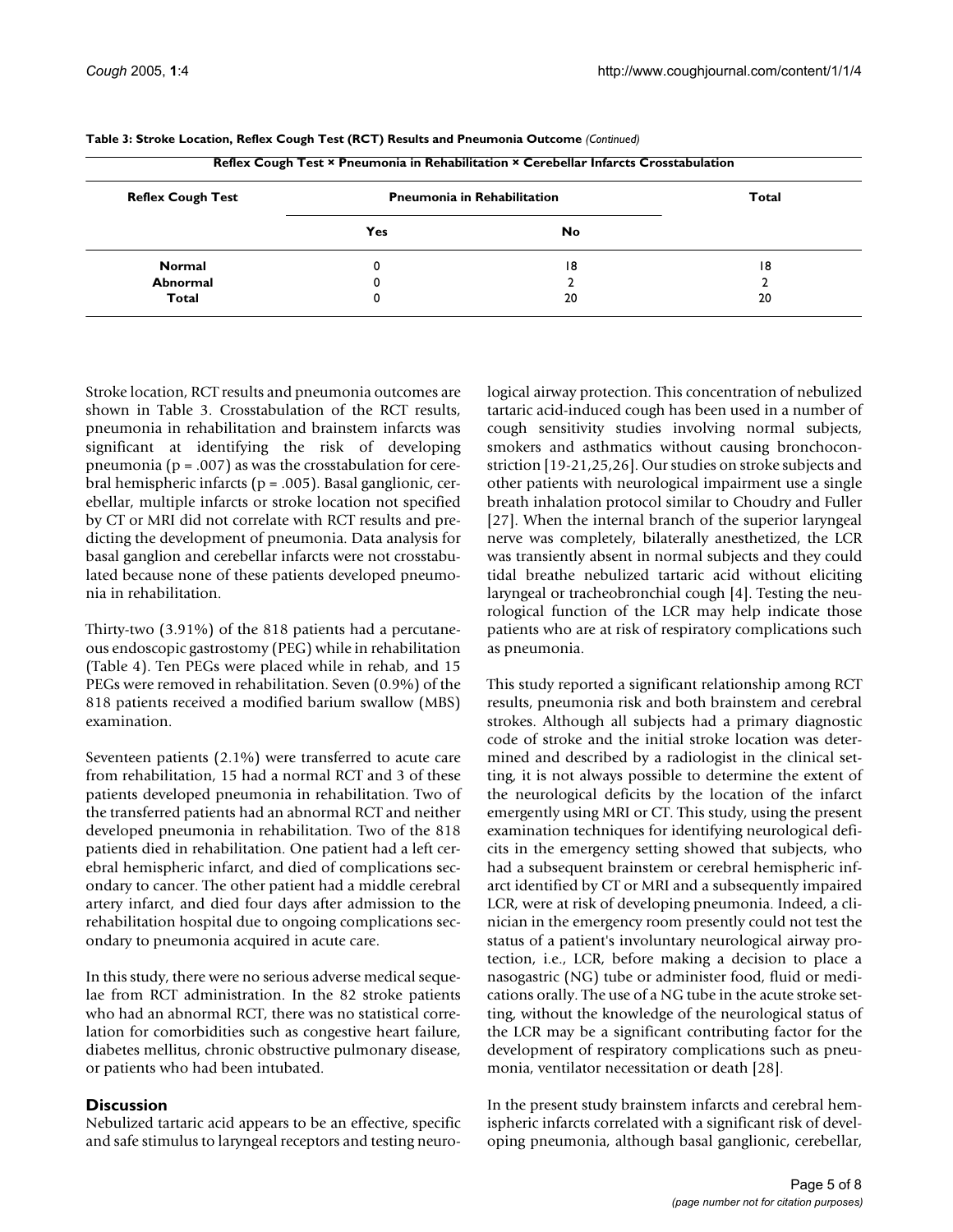| Pneumonia in Rehabilitation | Reflex Cough Test | Location of Stroke       | Percutaneous Endoscopic Gastrostomy | Total     |                 |
|-----------------------------|-------------------|--------------------------|-------------------------------------|-----------|-----------------|
|                             |                   |                          | Yes                                 | <b>No</b> |                 |
| <b>No</b>                   | <b>Normal</b>     | Cerebral Infarct         | 6                                   | 349       | 355             |
|                             |                   | Basal ganglia            |                                     | 21        | 24              |
|                             |                   | <b>Brainstem</b> infarct |                                     | 50        | 55              |
|                             |                   | Cerebellar infarct       | 2                                   | 16        | 18              |
|                             |                   | Multiple Infarctions     | 2                                   | 46        | 48              |
|                             |                   | Location not determined  |                                     | 209       | 210             |
|                             | Abnormal          | Cerebral Infarct         | 8                                   | 23        | 31              |
|                             |                   | Basal ganglia            |                                     | 2         | 3               |
|                             |                   | Brainstem infarct        |                                     | 5         | 6               |
|                             |                   | Cerebellar infarct       |                                     | 2         | 2               |
|                             |                   | Multiple Infarctions     |                                     | 3         | 4               |
|                             |                   | Location not determined  | 0                                   | 27        | 27              |
| Yes                         | <b>Normal</b>     | Cerebral Infarct         |                                     | 8         | 9               |
|                             |                   | Brainstem infarct        |                                     | 0         |                 |
|                             |                   | Multiple Infarctions     | o                                   | 3         | 3               |
|                             |                   | Location not determined  | 0                                   | 13        | $\overline{13}$ |
|                             | Abnormal          | Cerebral Infarct         | 0                                   | 5         | 5               |
|                             |                   | Brainstem infarct        | 0                                   | 3         | 3               |
|                             |                   | Location not determined  | $\Omega$                            |           |                 |
| <b>Total</b>                |                   |                          | 32                                  | 786       | 818             |

multiple infarcts or stroke location not specified by CT or MRI did not correlate with RCT results and predicting pneumonia risk. None of the patients who had a basal ganglion and cerebellar infarct developed pneumonia in the acute rehabilitation setting. Nakagawa and coworkers reported that the incidence of pneumonia was significantly higher and the latency of swallowing response to the onset of was also longer in patients, who had either unilateral or bilateral basal ganglia infarcts than in patients with no infarct on CT [29]. However, they were studying the swallow reflex and silent aspiration during sleep in long term care patients and did not evaluate the LCR. Since the LCR and swallowing are separate neurological events, both must be evaluated separately. Although swallowing function is often assessed in hospital settings, testing the LCR is not presently performed although information as to the integrity of this vital, airway protective reflex would be helpful in patient management [1,22].

The numerous comorbidities of this acute stroke population along with the RCT results, stroke location, and pneumonia outcome data suggest the need to test all patients who might have an acute neurological impairment. The overall incidence of an abnormal RCT, in the rehabilitation setting day 4 or 5 post onset, was about 10% regardless of stroke location. The incidence of abnormal tests on acute stroke presentation in the emergency room would be higher. Patients with basal ganglionic, cerebellar, or infarct location unspecified and an abnormal RCT are not necessarily false positives, since the RCT results identified pneumonia risk and the need for appropriate intervention.

Although the central connections of the LCR are not clear in humans, the LCR probably has reciprocal connections with supratentorial areas that modulate or modify the LCR. Assuming adequate cognition and laryngeal sensorium, we are aware when the LCR is triggered by a noxious laryngeal stimulus–suggesting projections to the cerebrum. In humans a neurological interrelationship between the brainstem mediated LCR and supratentorial influences has been reported and an amygdalo-hypothalamo-reticular pathway has been suggested [30].

Cerebral hemispheric infarcts may, through mechanisms that are unclear at this time, suppress the LCR circuitry. Perhaps, moderate to large cerebral hemispheric lesions may result in neurotransmitter or neurophysiologic cir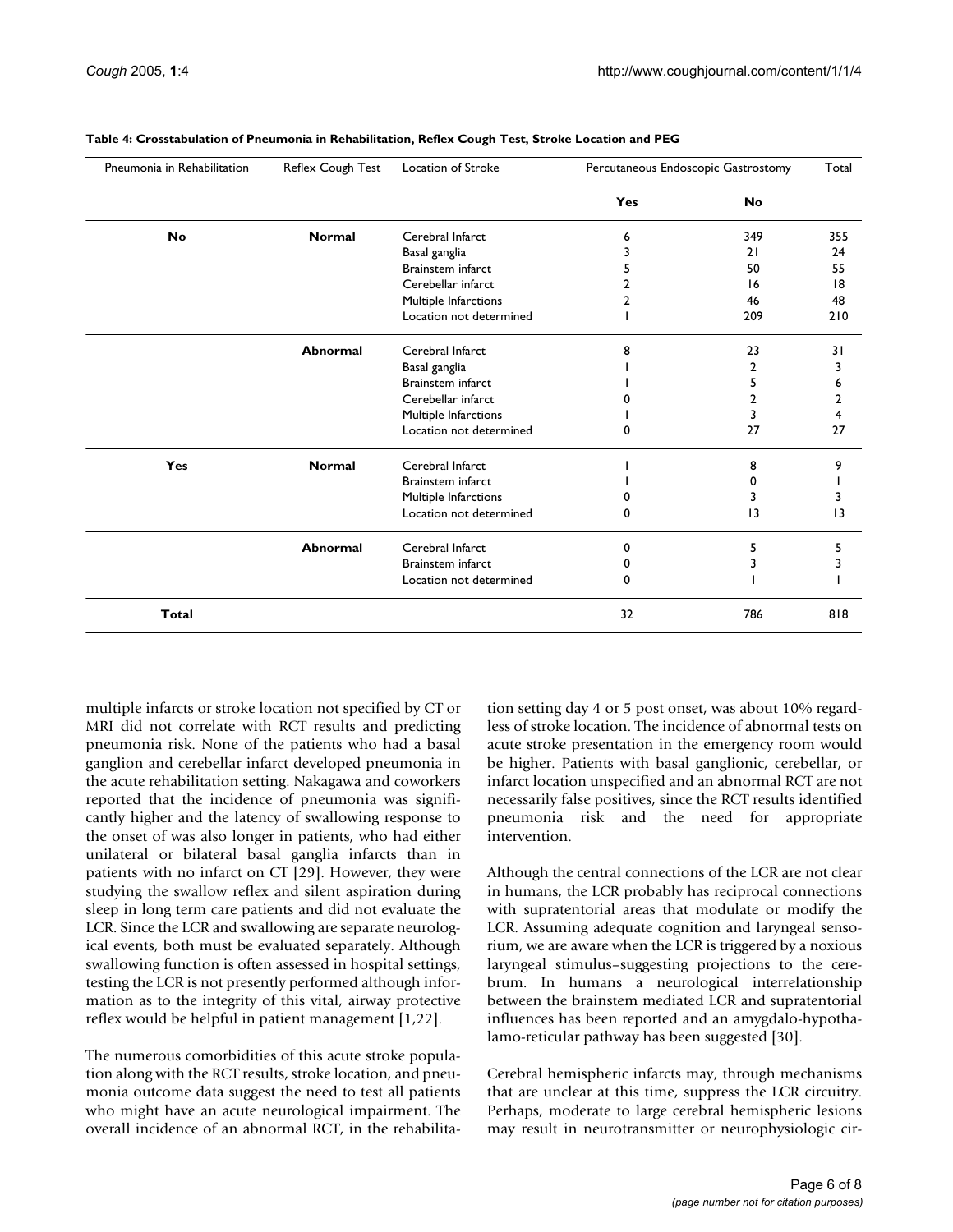cuitry disruption or a downward pressure and/or mass effect secondary to cerebral edema, which could have an adverse effect upon these vital brainstem functions by interruption of descending facilitatory supratentorial pathways, as in spinal shock and general anesthesia. This condition is different from isolated brainstem lesions such alternating hemiplegias, lateral medullary syndrome, pontocerebellar angle syndrome or other bulbar lesions.

Suppression of the LCR tends to support our clinical observations that many cerebral hemispheric stroke patients, who show a transient or permanent impairment of the LCR, may have a condition we refer to as "brainstem shock." Brainstem shock may be defined as a global neurological condition involving a transient or permanent impairment of one or more of the following vital functions: the reticular activating system, respiratory drive, or the LCR. Frequently patients with large or small hemispheric strokes, bleeds or infarcts, may present unconscious with a depressed reticular activating system, or require intubation secondary to a depressed respiratory drive. Although presently not clinically tested in the emergency room or intensive care units, airway protection may also be impaired at this stage, and the initial emergency radiological examination may not give adequate information regarding the patient's neurological status. Patients in brainstem shock may recover reticular activating system function, respiratory drive, or neurological airway protection at different rates, similar to recovery from general anesthesia, and may be an important predictor of morbidity and mortality.

More detailed brain mapping of the lesion is not generally feasible, or available in the clinical setting. Such technologies might elucidate the connections between cerebral and brainstem structures associated with reflex cough, and would pose an interesting study. Although cough may be measured using more sophisticated techniques in the laboratory, such as electrophysiological or plethysmography, we feel that the method for grading cough, used in this study, is appropriate for the clinical setting as part of a comprehensive neurological examination.

# **Conclusion**

Although instrumented exams of the CNS using MRI or CT may be an important component of a neurological evaluation, they cannot adequately assess vital neurological functions such as respiratory centers in the reticular formation, consciousness or airway protective reflexes such as the LCR. Neurologists are familiar with the neurologically impaired patient, who has an unremarkable brain imaging study or one in which the stroke location is not specified. Although these results rarely mitigate the primary diagnosis of stroke, clinicians must still assess the status of these vital functions. Objective assessment of respiratory function and clinical evaluation of consciousness are commonly performed. However, bedside testing of the LCR is not currently available, yet its status plays an important role when the clinician must initiate a strategy for food, fluids and medications that is safe for the patient. The RCT may be helpful for identifying a change in neurological status or progressing cerebral edema in emergent stroke patients before identification is possible with imaging exams, thus assist in directing urgent care. The RCT examination may be helpful in assessing recovery of airway protection following extubation or general anesthesia and would be important further research for patient care.

The most powerful finding in this study is a normal RCT. In acute neurological patients, without confounding structural head and neck conditions that may prevent physical closure of the larynx during swallowing, a normal RCT reliably provides the opportunity to safely and aggressively approach emergency procedures such as NG tube placement, and the administration of food, fluids and medications in the acute setting. Further research needs to be done on other neuropathophysiological conditions for those patients who have an abnormal RCT. Further research on the neurological condition of brainstem shock in acute neurological conditions needs to be performed.

#### **Competing interests**

Although none of the authors has been financially compensated for the research associated with this research, a commercial party with a financial interest in the reflex cough test may confer a financial benefit upon one or more of the authors. The reflex cough test (Pneumoflex®) of the laryngeal cough reflex is patented and trademarked by Pneumoflex Systems, LLC, Melbourne Beach, Florida. Pneumoflex® has not been used commercially in the past or present. Pneumoflex Systems, LLC, is pursuing FDA and EU approval. Use of this technique in the health care system requires regulatory approval.

#### **Authors' contributions**

RES and WRA conceived the study and drafted and revised the manuscript, WRA collected all subject data, JW helped draft and revise the manuscript, and KR performed the statistical analysis and wrote the appropriate section. All of the authors contributed to drafting the original and revised manuscripts, and have granted final approval of this published version.

#### **References**

1. Addington WR, Stephens RE, Gilliland KA: **[Assessing the laryngeal](http://www.ncbi.nlm.nih.gov/entrez/query.fcgi?cmd=Retrieve&db=PubMed&dopt=Abstract&list_uids=10356100) [cough reflex and the risk of developing pneumonia after](http://www.ncbi.nlm.nih.gov/entrez/query.fcgi?cmd=Retrieve&db=PubMed&dopt=Abstract&list_uids=10356100) [stroke: An interhospital comparison.](http://www.ncbi.nlm.nih.gov/entrez/query.fcgi?cmd=Retrieve&db=PubMed&dopt=Abstract&list_uids=10356100)** *Stroke* 1999, **30(6):**1203-1207.